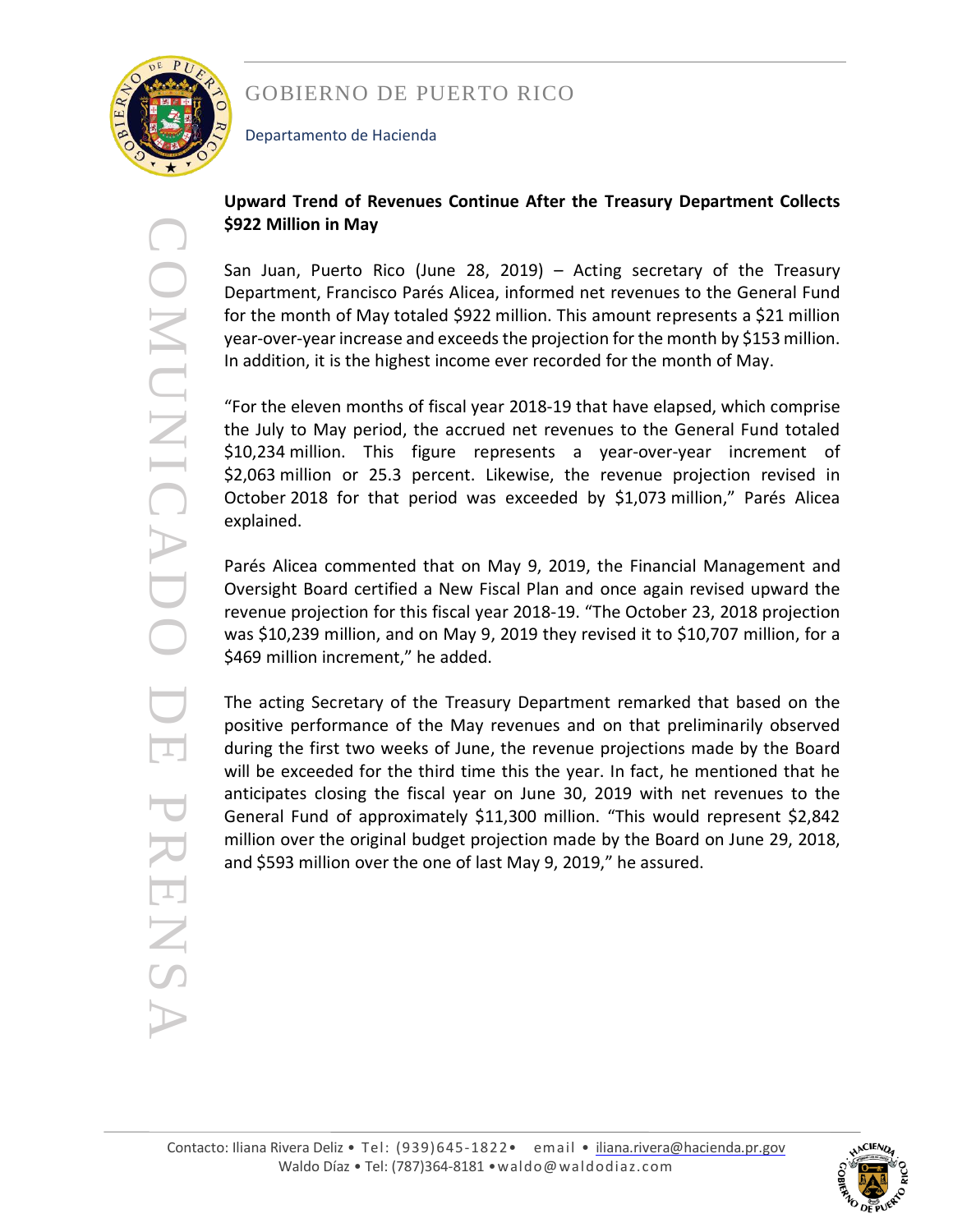#### Departamento de Hacienda

COMUNICADO CONUNICADO **DE** PRENSA PRENS



Parés Alicea attributed this extraordinary performance to several factors , first to the economic activity related to the recovery after Hurricanes María and Irma, to the New Tax Model legislation implemented in January 2019, and to the results obtained from the implementation of better tax managing practices to increase the levels of fiscal compliance. Regarding this last item, he highlighted the implementation last December of the second phase of the tax management system, the Internal Revenue Unified System (SURI, by its Spanish acronym), the 360 Tax Service Centers, and the Taxpayer Rehabilitation Program.

Lastly, Parés Alicea said that, regarding the revenues from different types of taxes, in May they observed year-to-year and over-projection increments in the revenues from both individual and corporate income taxes, and consumption taxes such as SUT and alcoholic beverages. He also stated that there were improvements over the projections for the items associated to foreign corporations such as the Act 154 excise tax and the non -resident withholding s for patent royalties. These variations are shown in the following tables .

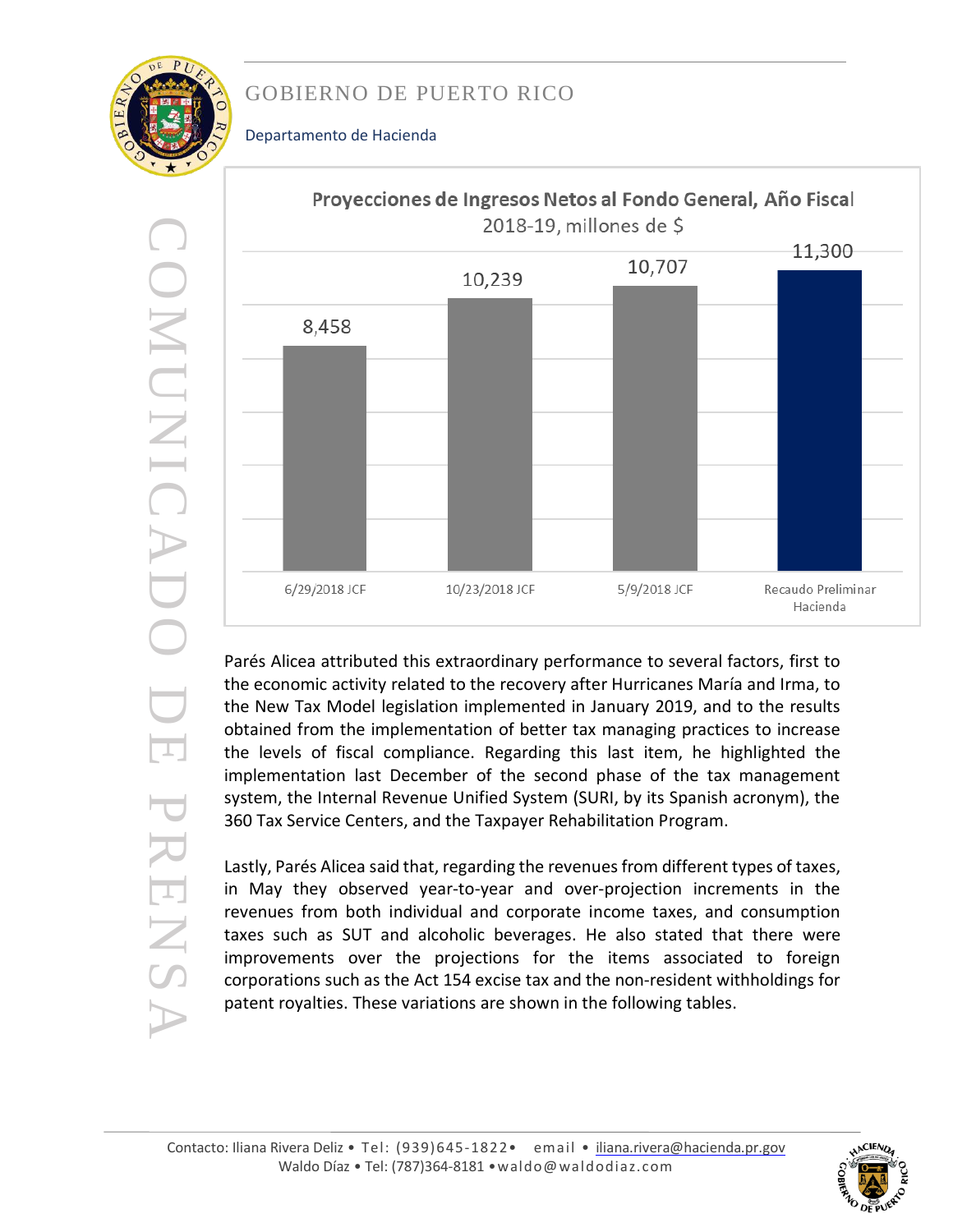

#### Departamento de Hacienda

### Ingresos Netos al Fondo General mayo (millones de \$)

| I                       |
|-------------------------|
|                         |
|                         |
| l                       |
| ĺ                       |
|                         |
|                         |
| $\overline{\mathbb{I}}$ |
|                         |
|                         |
|                         |
| Ĩ.                      |
| ļ.                      |
| ò.<br>I                 |
|                         |
| l                       |
| I                       |
|                         |
|                         |

|                          |         | Recaudo Actual<br>mayo |        | Proyección<br>Revisada | <b>Recaudos</b>         |
|--------------------------|---------|------------------------|--------|------------------------|-------------------------|
|                          |         |                        |        |                        |                         |
| Conceptos                | 2017-18 | 2018-19                | Dif.   |                        | 23/10/2018 vs. Revisada |
|                          |         |                        |        |                        |                         |
| Total Bruto              | 939.4   | 951.4                  | 12.0   | 798.3                  | 153.1                   |
| Reserva                  | (38.0)  | (29.5)                 | 8.5    | (29.5)                 |                         |
| <b>Total Neto</b>        | 901.4   | 921.9                  | 20.5   | 768.8                  | 153.1                   |
|                          |         |                        |        |                        |                         |
| Individuos               | 153.3   | 176.4                  | 23.1   | 152.8                  | 23.5                    |
| Corporaciones            | 70.7    | 100.6                  | 29.8   | 80.1                   | 20.5                    |
| Retenida a no residentes | 88.3    | 81.1                   | (7.2)  | 37.9                   | 43.2                    |
| <b>IVU</b>               | 233.3   | 229.8                  | (3.5)  | 203.0                  | 26.8                    |
| Foráneas (Ley 154)       | 203.2   | 202.2                  | (1.0)  | 191.5                  | 10.7                    |
| Bebidas alcohólicas      | 21.9    | 24.0                   | 2.1    | 19.1                   | 4.9                     |
| Cigarrillos              | 10.9    | 10.1                   | (0.8)  | 16.1                   | (6.0)                   |
| Vehículos de motor       | 52.8    | 44.8                   | (7.9)  | 24.2                   | 20.6                    |
| Arbitrios de ron         | 17.1    | 13.7                   | (3.4)  | 17.0                   | (3.3)                   |
| Otros                    | 50.0    | 39.3                   | (10.7) | 27.1                   | 12.1                    |